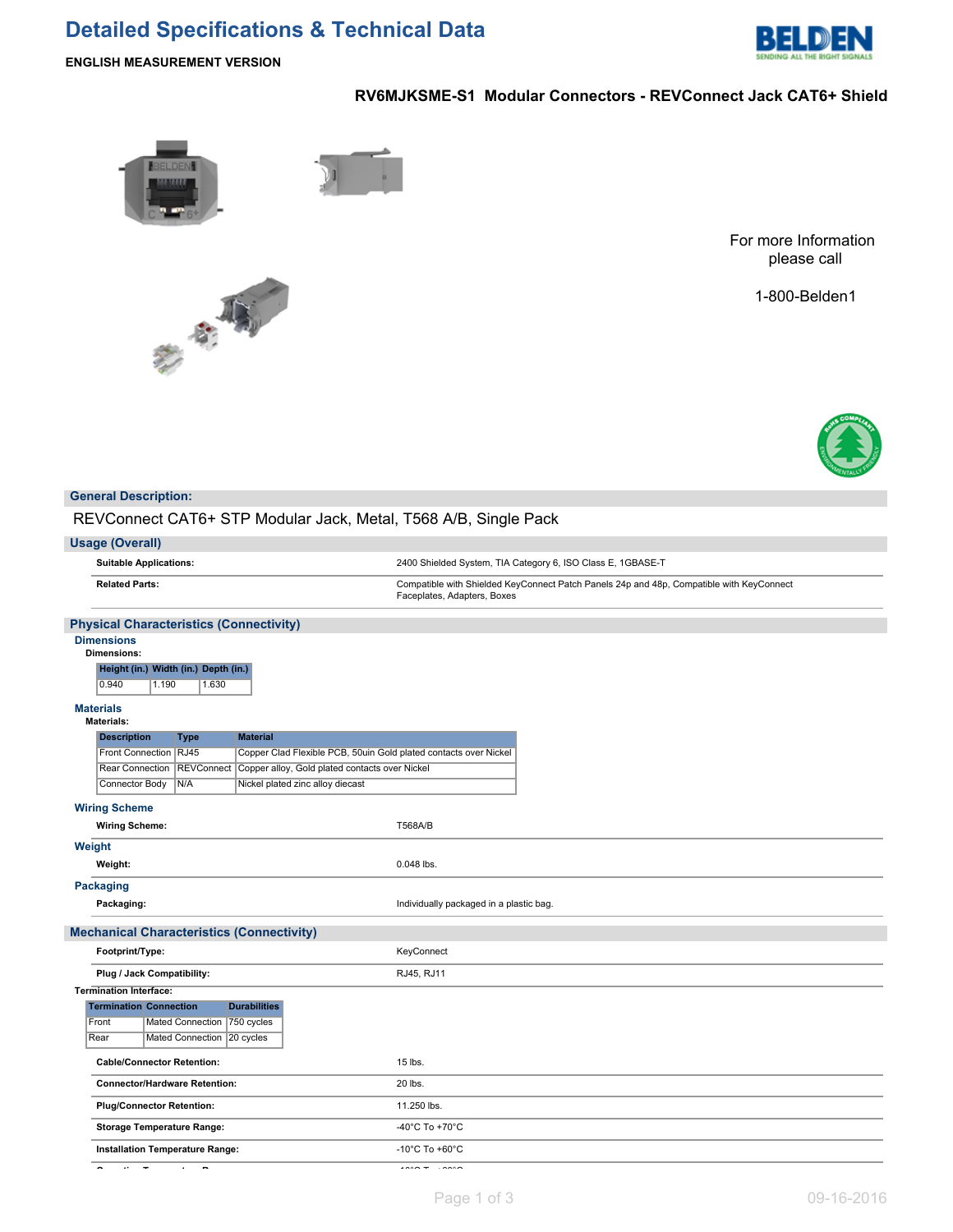# **Detailed Specifications & Technical Data**



# **ENGLISH MEASUREMENT VERSION**

# **RV6MJKSME-S1 Modular Connectors - REVConnect Jack CAT6+ Shield**

| <b>Operating Temperature Range:</b>                              | $-10^{\circ}$ C 10 $+60^{\circ}$ C                                                                                                                                        |
|------------------------------------------------------------------|---------------------------------------------------------------------------------------------------------------------------------------------------------------------------|
| <b>Tool Compatibility:</b>                                       | REVConnect Termination Tool (p/n RVUTT01)                                                                                                                                 |
| <b>Applicable Specifications and Agency Compliance (Overall)</b> |                                                                                                                                                                           |
| <b>Applicable Standards &amp; Environmental Programs</b>         |                                                                                                                                                                           |
| <b>UL Rating:</b>                                                | $UL94V-0$                                                                                                                                                                 |
| <b>IEEE Specification:</b>                                       | Power Over Ethernet (PoE) IEEE 802.3at type 1 and 2 (up to 30W), IEEE802.3bt/D1.7 type 3 and 4 (up to<br>100W), CISCO UPOE (up to 60W), Power over HDBaseTTM (up to 100W) |
| EU Directive 2002/95/EC (RoHS):                                  | Yes                                                                                                                                                                       |
| EU RoHS Compliance Date (mm/dd/yyyy):                            | 07/01/2006                                                                                                                                                                |
| MII Order #39 (China RoHS):                                      | <b>EUP 50</b>                                                                                                                                                             |
| <b>Telecommunications Standards:</b>                             | Category 6 - TIA 568.C.2, Category 6 - ISO/IEC 11801:2002 Ed.2                                                                                                            |
| <b>Safety Listing:</b>                                           | c(UL)us Listed                                                                                                                                                            |
| <b>Other Specification:</b>                                      | UL 1863, IEC 60603-7, FCC part 68-F                                                                                                                                       |
| <b>Suitability</b>                                               |                                                                                                                                                                           |
| Suitability - Indoor:                                            | Yes - Indoor                                                                                                                                                              |

## **Transmission Characteristics (Connectivity)**

#### **Mated Connection Table 1:**

| Frequency<br>(MHz) | Max.<br>TIA* (dB) | Max.<br><b>Insertion Loss Insertion Loss</b><br>Belden** (dB) | Min.<br><b>NEXT</b><br>$TIA*$ (dB) | Min.<br><b>NEXT</b><br>Belden** (dB) TIA* (dB) | Min.<br><b>FEXT</b> | Min.<br><b>FEXT</b><br>Belden** (dB) |
|--------------------|-------------------|---------------------------------------------------------------|------------------------------------|------------------------------------------------|---------------------|--------------------------------------|
| 1.000              | 0.100             | 0.100                                                         | 75.000                             | 77.000                                         | 75,000              | 77.000                               |
| 4.000              | 0.100             | 0.100                                                         | 75.000                             | 77.000                                         | 71.100              | 75.100                               |
| 8.000              | 0.100             | 0.100                                                         | 75.000                             | 77.000                                         | 65.000              | 69.000                               |
| 10.000             | 0.100             | 0.100                                                         | 74.000                             | 77.000                                         | 63.100              | 67.100                               |
| 16,000             | 0.100             | 0.100                                                         | 69.900                             | 72.900                                         | 59.000              | 63.000                               |
| 20.000             | 0.100             | 0.100                                                         | 68.000                             | 71.000                                         | 57.100              | 61.100                               |
| 25,000             | 0.100             | 0.100                                                         | 66.000                             | 69,000                                         | 55.100              | 59.100                               |
| 31.250             | 0.110             | 0.100                                                         | 64.100                             | 67.100                                         | 53.200              | 57.200                               |
| 62.500             | 0.160             | 0.120                                                         | 58.100                             | 61.100                                         | 47.200              | 51.200                               |
| 100.000            | 0.200             | 0.160                                                         | 54.000                             | 57.000                                         | 43.100              | 47.100                               |
| 200.000            | 0.280             | 0.240                                                         | 48.000                             | 51.000                                         | 37.100              | 41.100                               |
| 250.000            | 0.320             | 0.280                                                         | 46.000                             | 49.000                                         | 35.100              | 39.100                               |
| 300.000            |                   | 0.310                                                         |                                    | 44.500                                         |                     | 37.600                               |

# Mated Connection Table - Footnote: **\* TIA/EIA-568-C.2 Category 6 Standard.**<br>\*\* Worst-case performance for a CAT6+ mated connection using CAT6+ modular plugs.

#### **Mated Connection Table 2:**

| Frequency<br>(MHz) | Min.<br>Return Loss<br>TIA* (dB) | Min.<br><b>Return Loss</b><br>Belden** (dB) TIA* (dB) | Min.<br><b>Balanced TCL</b> | Min.<br><b>Balanced TCL</b><br>Belden** (dB) |
|--------------------|----------------------------------|-------------------------------------------------------|-----------------------------|----------------------------------------------|
| 1.000              | 30.000                           | 32.000                                                | 40.000                      | 42.000                                       |
| 4.000              | 30.000                           | 32.000                                                | 40.000                      | 42.000                                       |
| 8.000              | 30.000                           | 32.000                                                | 40.000                      | 42.000                                       |
| 10.000             | 30.000                           | 32.000                                                | 40.000                      | 42.000                                       |
| 16.000             | 30.000                           | 32.000                                                | 40.000                      | 42.000                                       |
| 20.000             | 30.000                           | 32.000                                                | 40.000                      | 42.000                                       |
| 25.000             | 30.000                           | 32.000                                                | 40.000                      | 42.000                                       |
| 31.250             | 30.000                           | 32.000                                                | 38.100                      | 42.000                                       |
| 62.500             | 28.100                           | 32.000                                                | 32.100                      | 36.100                                       |
| 100.000            | 24.000                           | 28.000                                                | 28.000                      | 32.000                                       |
| 200,000            | 18,000                           | 22.000                                                | 22.000                      | 26.000                                       |
| 250.000            | 16.000                           | 22.000                                                | 20.000                      | 24.000                                       |
| 300.000            |                                  | 18.500                                                |                             | 22.500                                       |

| .<br>.<br>.                    |                                                      |
|--------------------------------|------------------------------------------------------|
| Dielectric Strength:           | 1,000 V RMS @ 60 Hz for 1 minute (Signals to Ground) |
| <b>Current Rating:</b>         | 1.300 A                                              |
| <b>Insulation Resistance:</b>  | 500 M-Ohm Minimum                                    |
| Max. Contact Resistance:       | 20 m-Ohm                                             |
| <b>Termination Resistance:</b> | $2.5$ m-Ohm                                          |

## **Notes (Overall)**

**Notes:** Please see Installation Guide PX106435.